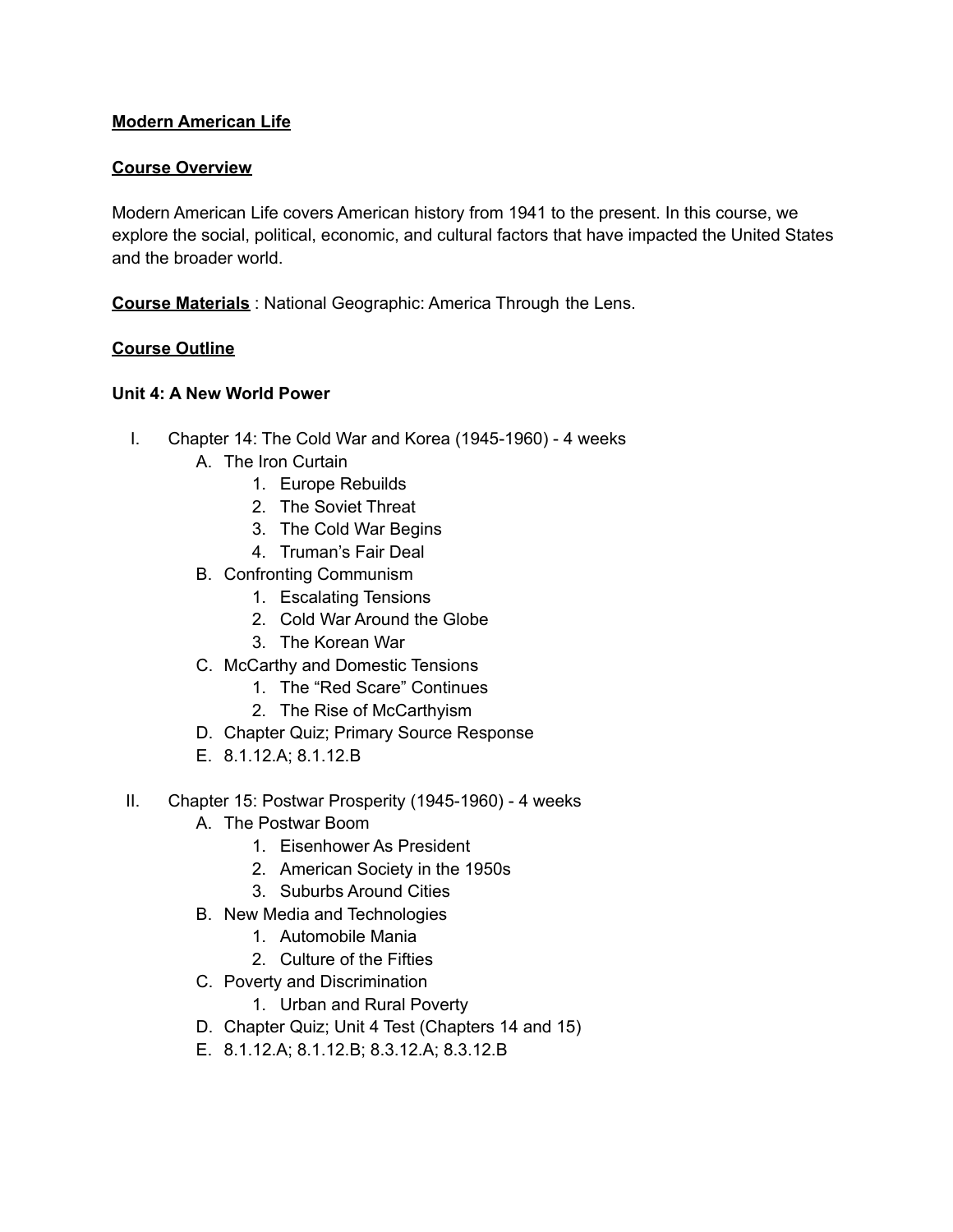# **Unit 5: Years of Turbulence**

- I. Chapter 16: The Civil Rights Movement (1954-1964) 4 weeks
	- A. Roots of the Movement
		- 1. Progress After the War
		- 2. Resistance Through the Arts
		- 3. Challenging School Segregation
		- 4. American Voices: Thurgood Marshall
	- B. The Movement Gathers Force
		- 1. Women Take a Stand
		- 2. Dr King and a Growing Movement
		- 3. Protests in Birmingham
		- 4. Document-Based Question: Demanding Reform
		- 5. The March on Washington
	- C. Chapter 16 Quiz
	- D. 8.1.12.A; 8.1.12.B; 8.3.12.A; 8.3.12.B
- II. Chapter 17: Reform in the 1960s (1960-1968) 4 weeks
	- A. The New Frontier
		- 1. Kennedy's Early Challenges
		- 2. Kennedy Embraces Progress
		- 3. The Cuban Missile Crisis
		- 4. American Voices: John F. Kennedy
	- B. The Great Society
		- 1. Johnson's Strong Start
		- 2. The Great Society
		- 3. Selma to Montgomery
		- 4. New Leaders and Challenges: Emergence of "Black Power" movements
		- 5. The Space Race
	- C. Chapter 17 Quiz
	- D. 8.1.12.A; 8.1.12.B; 8.3.12.A; 8.3.12.B
- III. Chapter 18: The Vietnam War (1954-1975) 4 weeks
	- A. U.S. Involvement in Vietnam
		- 1. The Cold War in the Third World
		- 2. The Gulf of Tonkin Incident and Resolution
	- B. A Difficult War
		- 1. War Strategies
		- 2. Growing Opposition to the War at Home
		- 3. The "Counter-Culture"
	- C. 1968: A Turning Point
	- D. Ending the War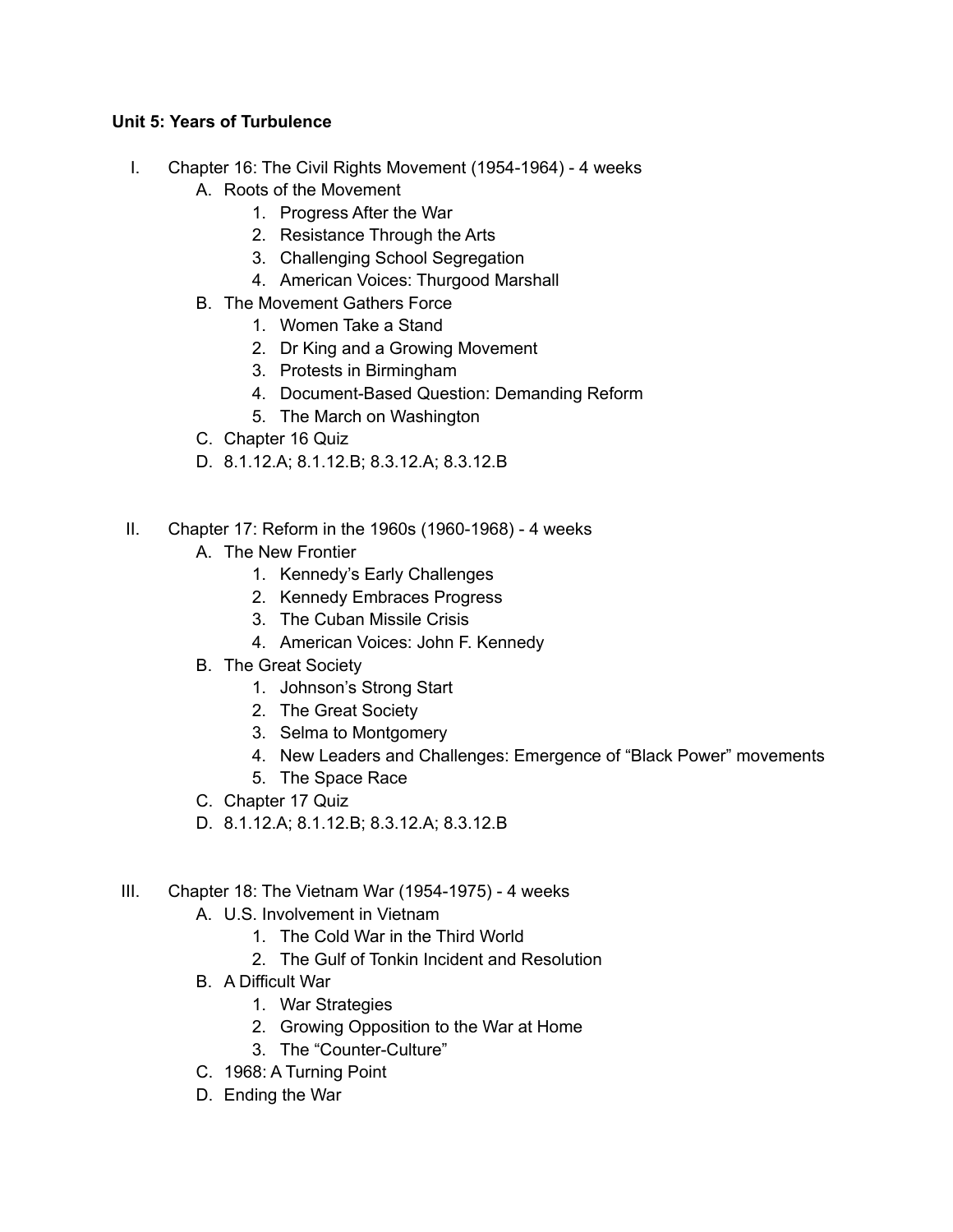- 1. Vietnamization Under Nixon
- 2. Fall of Saigon and the Legacy of the War
- E. Chapter 18 Quiz
- F. Standards: 8.3.12.A; 8.3.12.B; 8.3.12.C
- IV. Chapter 19: Changes in Society (1960-1975) 4 weeks
	- A. Latinos in the United States
		- 1. Latino Lives in the U.S.
		- 2. Latino Workers
	- B. Native Americans and Asian Americans in the 60s and 70s
		- 1. Native Americans Mobilize
		- 2. Native Americans and Civil Rights
		- 3. Contributions of Asian American
	- C. Women in the 60s and 70s
	- D. From Earth to the Moon
	- E. Chapter 19 Quiz; Unit 5 Test
	- F. Standards: 8.3.12.A; 8.3.12.B; 8.3.12.C

## **Unit 6: Challenges of a New Century**

- V. Chapter 20: Presidential Successes and Failures (1968-1980) 4 weeks
	- A. Nixon's Presidency
		- 1. Nixon's Comeback
		- 2. Nixon's New Federalism
		- 3. The Watergate Scandal
	- B. Ford, Carter, and Economic Challenges
		- 1. Ford Succeeds Nixon
		- 2. Carter and the Energy Crisis
		- 3. The Iran Hostage Crisis
	- C. Chapter 20 Quiz
	- D. Standards: 8.3.12.A; 8.3.12.B; 8.3.12.C
- VI. Chapter 21: The Conservative Revolution (1980-1992) 4 weeks
	- A. The Consverative Movement
		- 1. Roots of the Conservative Movement
		- 2. Growth of the Sunbelt
		- 3. Election of Ronald Reagan
	- B. Reagan's Revolution
		- 1. Reducing Government
		- 2. Reagan's Foreign Policy
		- 3. Social Changes and Tensions